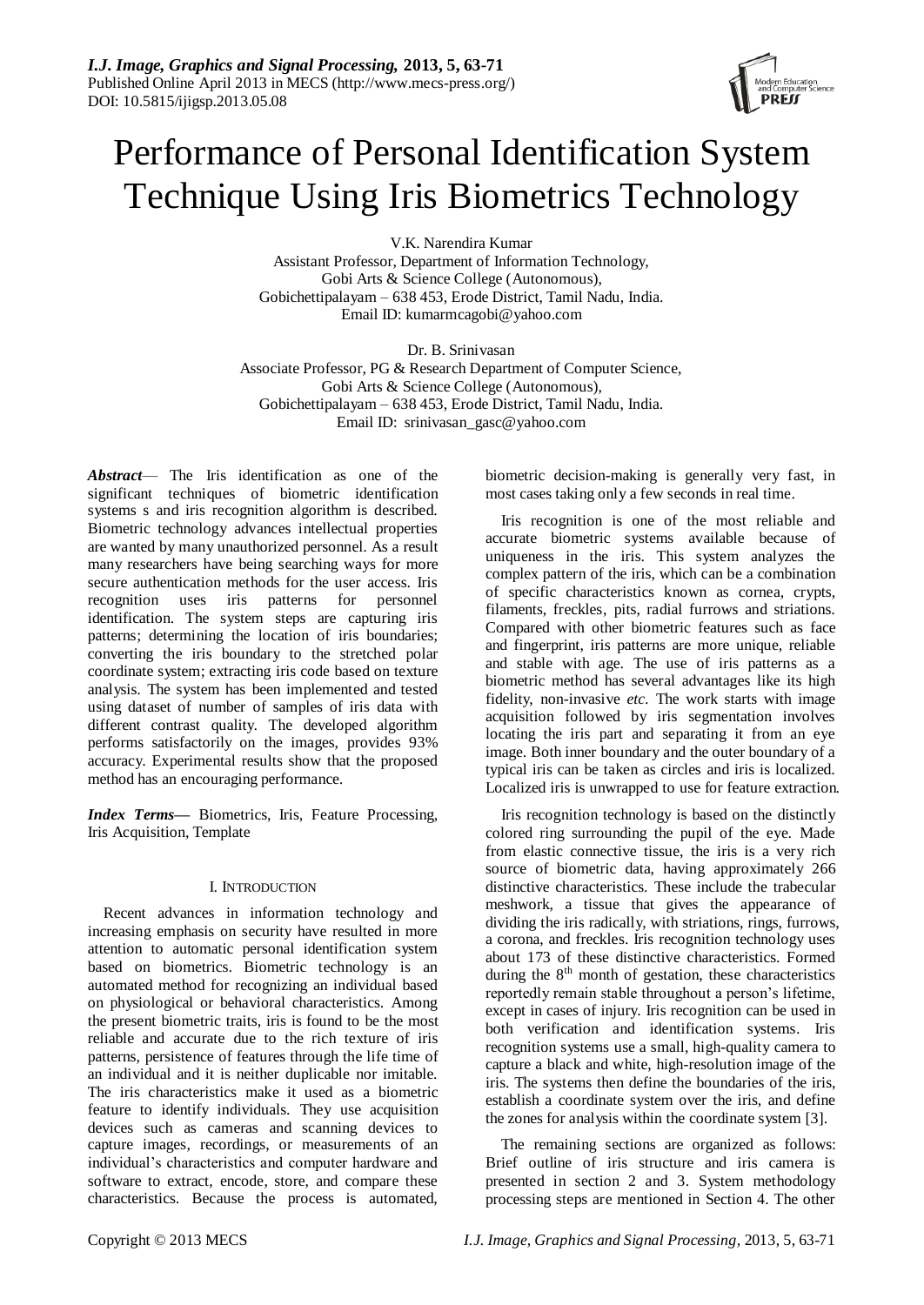phases of the implementation of iris authentication system are briefly explained in section 5. Experimental results are given in Section 6. Finally, Section 7 describes the concluding remarks.

# II. LITERATURE SURVEY

The iris feature extraction process is roughly divided into three major categories: the phase-based method, zero-crossing representation and texture analysis based method. The well known phase based methods for feature processing are Gabor wavelet, Log-Gabor wavelet. The 1 D wavelet is known for the zerocrossing representation. The Laplacian of Gaussian filter and Gaussian-Hermit moments are used in texture analysis based method. There are several matching techniques to match a captured iris template with enrolled template. Among all these Hamming distance, Weighted Euclidean distance and Normalized correlation measurement techniques are popular. The Hamming distance gives a measure of how many bits are same between two bit patterns. The Hamming distance (HD) via the XOR operator is used for the similarity measure between two iris templates in. The Weighted Euclidean distance (WED) is used to compare two iris templates in. The weighted Euclidean distance gives a measure of how similar a collection of values are between two templates. The weighted Euclidean distance can be used to compare two templates, especially if the template is composed of integer values.

The normalized correlation is for matching the iris template and was used by Wildes et al. and Kim et al.

### *A. Biometric System Consists of Four Basic Modules*

In a verification task, a person presents an identity claim to the system and the system only needs to verify the claim. In an identification task, an unknown individual presents himself or herself to the system, and it must identify them.

*Enrollment Unit:* The enrollment module registers individuals into the biometric system database. During this phase, a biometric reader scans the individual's biometric characteristic to produce its digital representation see figure 1.

*Feature Extraction Unit:* This module processes the input sample to generate a compact representation called the template, which is then stored in a central database or a smartcard issued to the individual.

*Matching Unit:* This module compares the current input with the template. If the system performs identity verification, it compares the new characteristics to the user's master template and produces a score or match value (one to one matching). A system performing identification matches the new characteristics against the master templates of many users resulting in multiple match values (one too many matching).

*Decision Maker:* This module accepts or rejects the user based on a security threshold and matching score.



Fig. 1: Block diagrams of enrollment, verification, and identification tasks are shown using the four main modules of a biometric system.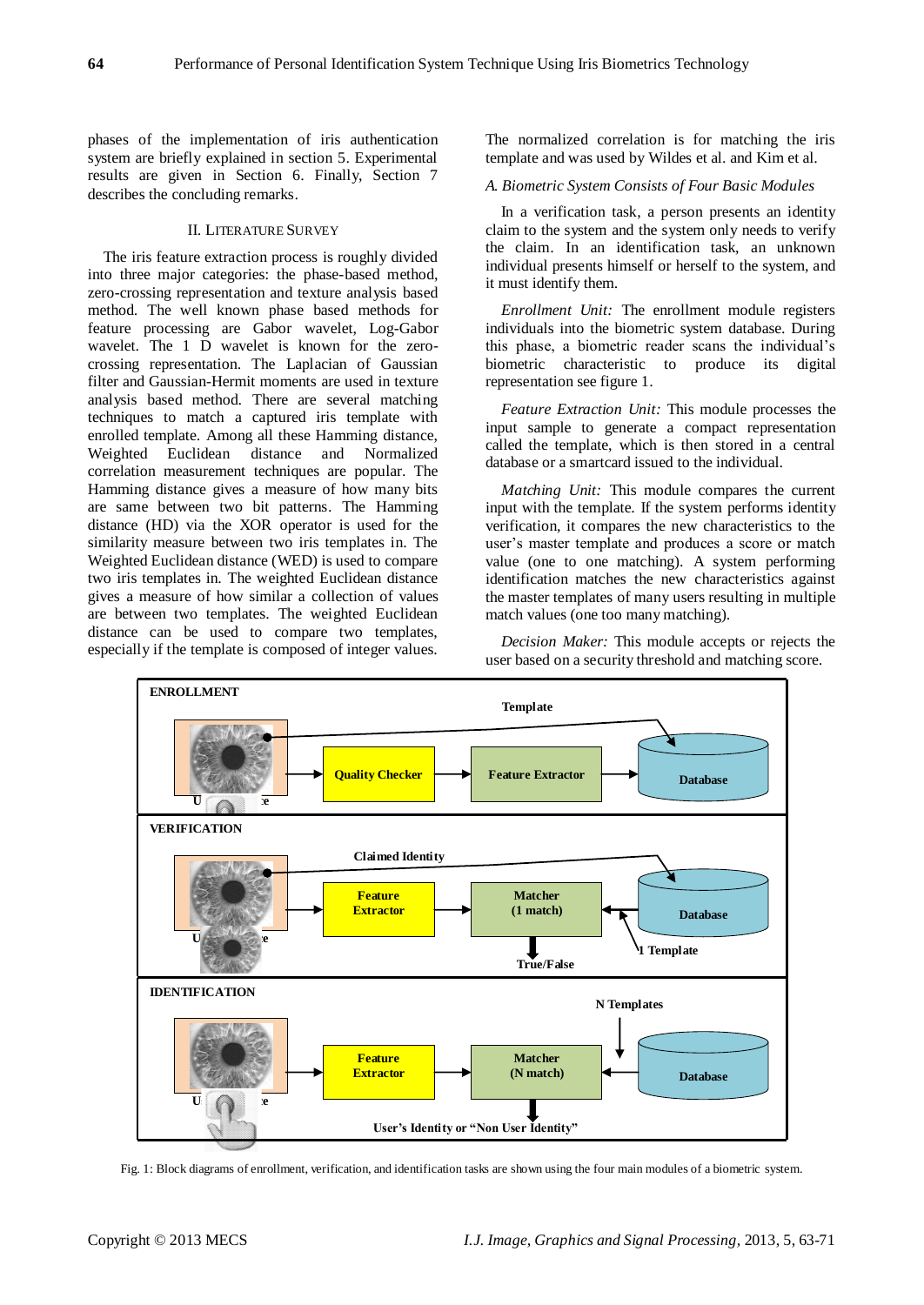#### *B. Attacks on a Biometric System*

A biometric system is vulnerable to different types of attacks that can compromise the security afforded by the system, thereby resulting in system failure. All attacks observed into two basic types.

*1) Zero-effort Attacks:* The biometric traits of an opportunistic intruder may be sufficiently similar to a legitimately enrolled individual, resulting in a False Match and a breach of system security. This event is related to the probability of observing a degree of similarity between templates originating from different sources by chance.

*2) Adversary Attacks:* This refers to the possibility that a determined impostor would be able to masquerade as an enrolled user by using a physical or a digital artifact of a legitimately enrolled user. An individual may also deliberately manipulate his or her biometric trait in order to avoid detection by an automated biometric system.

Besides this, there are other attacks that can be launched against an application whose resources are protected using biometrics.

*Circumvention:* An intruder may fraudulently gain access to the system by circumventing the biometric matcher and peruse sensitive data such as medical records pertaining to a legitimately enrolled user. Besides violating the privacy of the enrolled user, the impostor can modify sensitive data including biometric information.

*Repudiation:* A legitimate user may access the facilities offered by an application and then claim that an intruder had circumvented the system. A bank clerk, for example, may modify the financial records of a customer and then deny responsibility by claiming that an intruder must have spoofed her (i.e., the clerk's) biometric trait and accessed the records.

*Collusion:* An individual with super-user privileges (such as an administrator) may deliberately modify biometric system parameters to permit incursions by a collaborating intruder.

*Coercion:* An impostor may force a legitimate user (e.g., at gunpoint) to grant him access to the system.

*Denial of Service (DoS):* An attacker may overwhelm the system resources to the point where legitimate users desiring access will be refused service. For example, a server that processes access requests can be bombarded with a large number of bogus requests, thereby overloading its computational resources and preventing valid requests from being processed.

#### III. IRIS STRUCTURE

The iris is the colored part of the eye behind the eyelids, and in front of the lens. It is the only internal organ of the body, which is normally externally visible. These visible patterns are unique to all individuals and

it has been found that the probability of finding two individuals with identical iris patterns is almost zero. Although the human eye is slightly asymmetrical and the pupil is slightly off the center [2], for the most practical cases we think of the human eye is symmetrical with respect to line of sight. The iris controls the amount of light that reaches the retina. Due to heavy pigmentation, light pass only through the iris via pupil, which contracts and dilates according to the amount of available light. Iris dimensions vary slightly between the individuals. Its shape is conical with the papillary margin located more interiorly than the root. A thickened region called the collaret divides the anterior surface into the culinary and pupil zones [1].

Iris is made up of four different layers and made of five basic sections see figure 2: the anterior border layer, the iris stoma layer, the sphincter, the dilator, and the posterior pigment epithelium. The anterior border layer lies, as it implies, on the anterior surface of the iris. It is similar to the stoma layer in structure, but more densely packed. The individual pigment cells that make up both the anterior border layer and the iris stoma are called chromataphores. The stoma layer consists of the pigment cells and a collage nous connective tissue that is arranged in arch-like processes. Throughout the iris stoma are radically arranged corkscrew-like blood vessels. Both of the iris muscles lie in the iris stoma. The first set of muscles is the sphincter. The sphincter papillae are a typically smooth muscle, lying directly in front of the neuron ectodermic pigment epithelium. The dilators muscles are part of the pigmented my epithelium, which lies directly in front of the posterior iris epithelium. The myoid elongations of the dilator cells extend in front of the pigmented cell bodies. All of the first three parts, stoma, sphincter, and dilator, and intimately connected both physiologically, and in movement. The final layer of the iris is the posterior iris epithelium, a heavily pigmented layer, containing the pigment melanin. The main purpose of this heavy layer is to make the iris "light tight", or, in other words, impenetrable to light (much like the sclera).



Fig. 2: Structure of the Eye

The visual appearance of the iris is a directly related to its multi-layered construction. The anterior layer is divided into two basic regions, the central papillary zone and the surrounding colliery zone. The border between these areas is known as the collarets. The collarets appears as a zigzag circumferential ridge, where the anterior border layer begins to drop into the pupil. The culinary zone is characterized by interlacing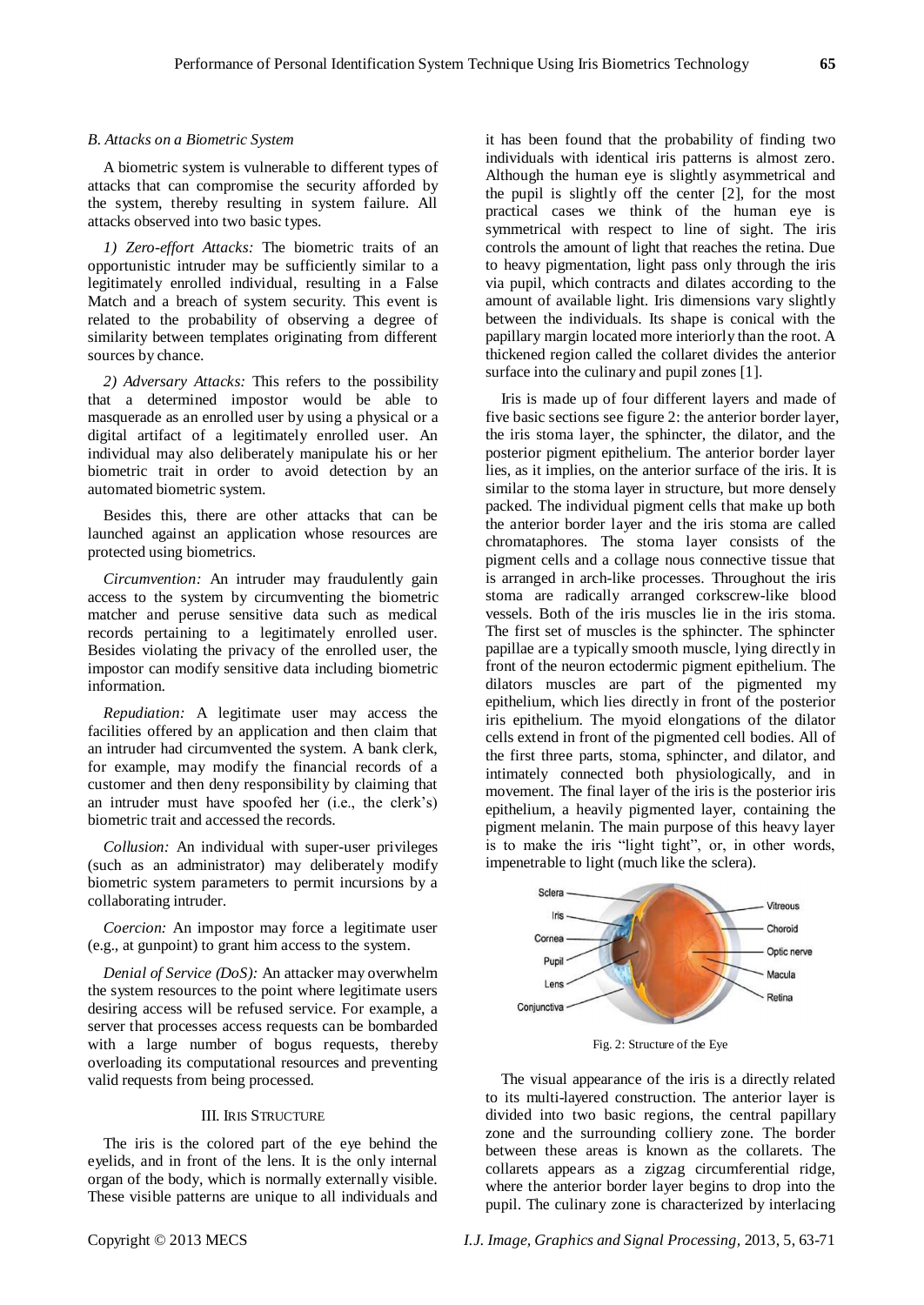ridges resulting from stoma support. The ridges tend to vary with the state of the pupil (contracted or dilated). Other striations can be seen as an effect of the blood vessels beneath the surface. Crypts, nevi, and freckles make up the other main source of variation on the iris. A crypt is an irregular atrophy of the border layer. Nevi are small elevations in the border layer. Freckles are local collections of chromataphores. The papillary zone, on the other hand, tends to be relatively flat. It will occasionally feature radiating spoke-like processes and a pigment frill where the posterior layer's heavily pigmented tissue shows at the pupil boundary.

# *A*. *Iris Camera*

The iris camera is the monochrome Cooke Pixel Fly QE, which is equipped with a  $2/3$ " format Sony ICX 285AL CCD sensor, and has boosted sensitivity in the NIR spectrum. High NIR sensitivity is desirable to reduce the required level of illumination. The sensor resolution is 1394 by 1024 pixels, with a frame rate of 12 Hz. The sensor elements of this camera are relatively large at 6.45 by 6.45 mm, limiting the adverse effects of diffraction and thus allowing for high image contrast. The iris camera lens is the potentiometer-equipped Fuji non D16x73A-Y41. This lens provides programmable motorized focus and zoom (focal length 10–160 mm). A study of the trade-off between diffraction effects and depth of field resulted in an aperture setting of f/9.5, where the system is (just) diffraction limited. The depth of field is about 30 mm, making clear the need for accurate focal distance control. The lens is equipped with a 715 nm long-pass filter that blocks most of the ambient light and allows most of the LED NIR illumination. The iris camera and lens are configured to capture iris images at a resolution of approximately 200 pixels across the iris, with a field of view of 76 mm at a subject distance of 1.5m.

# IV. SYSTEM METHODOLOGY

Iris recognition leverages the unique features of the human iris to perform identification and, in certain cases, verification. Iris recognition is based on visible (via regular and/or infrared light) qualities of the iris. A primary visible characteristic is the orbicular meshwork (permanently formed by the 8th month of gestation), a tissue which gives the appearance of dividing the iris in a radial fashion. Other visible characteristics include rings, furrows, freckles, and the corona, to cite only the more familiar.

# *A. Iris Scan*

The user places him or her so that he can see his own eye's reflection in the device. The user may be able to do this from up to 2 feet away or may need to be as close as a couple of inches depending on the device. Verification time is generally less than 5 seconds, though the user will only need to look into the device for a couple moments. To prevent a fake eye from being used to fool the system, these devices may vary the light shone into the eye and watch for pupil dilation.

Iris scans analyze the features that exist in the colored tissue surrounding the pupil which has more than 200 points that can be used for comparison, including rings, furrows and freckles. The scans use a regular video camera style and can be done from further away than an iris scan. It will work through glasses fine and in fact has the ability to create an accurate enough measurement that it can be used for identification purposes, and not just verification. The uniqueness of eyes, even between the left and right eye of the same person, makes iris scanning very powerful for identification purposes. The likelihood of a false positive is extremely low and its relative speed and ease of use make it a great potential biometric [4].

# *B. Iris Code*

Expressed simply, iris recognition technology converts these visible characteristics as a phase sequence into a 512 byte Iris Code(tm), a template stored for future identification attempts. From the iris' 11mm diameter, Dr. Daugman's algorithms provide 3.4 bits of data per square mm. This density of information is such that each iris can be said to have 266 'degrees of freedom', as opposed to 13-60 for traditional biometric technologies. A key differentiator of iris-scan technology is the fact that 512 byte templates are generated for every iris, which facilitates match speed (capable of matching over 500,000 templates per second).

# *C. Iris Image Acquisition*

An important and difficult step of an iris recognition system is image acquisition. Since iris is small in size and dark in color (especially for Asian people), it is difficult to acquire good images for analysis using the standard CCD camera and ordinary lighting. We have designed our own device for iris image acquisition [5], which can deliver iris image of sufficiently high quality.

# *D. Preprocessing*

The acquired image always contains not only the 'useful' parts (iris) but also some 'irrelevant' parts (e.g. eyelid, pupil etc.). Under some conditions, the brightness is not uniformly distributed. In addition, different eye-to-camera distance may result in different image sizes of the same eye. For the purpose of analysis, the original image needs to be preprocessed. The preprocessing is composed of three steps [8].

*Step 1: Iris Localization* White outlines indicate the localization of the iris and eyelid boundaries. Both the inner boundary and the outer boundary of a typical iris can be taken as circles. But the two circles are usually not co-centric. The inner boundary between the pupil and the iris by means of threshold see figure 3. The outer boundary of the iris is more difficult to detect because of the low contrast between the two sides of the boundary. We detect the outer boundary by maximizing changes of the perimeter-normalized sum of gray level values along the circle. The technique is found to be efficient and effective.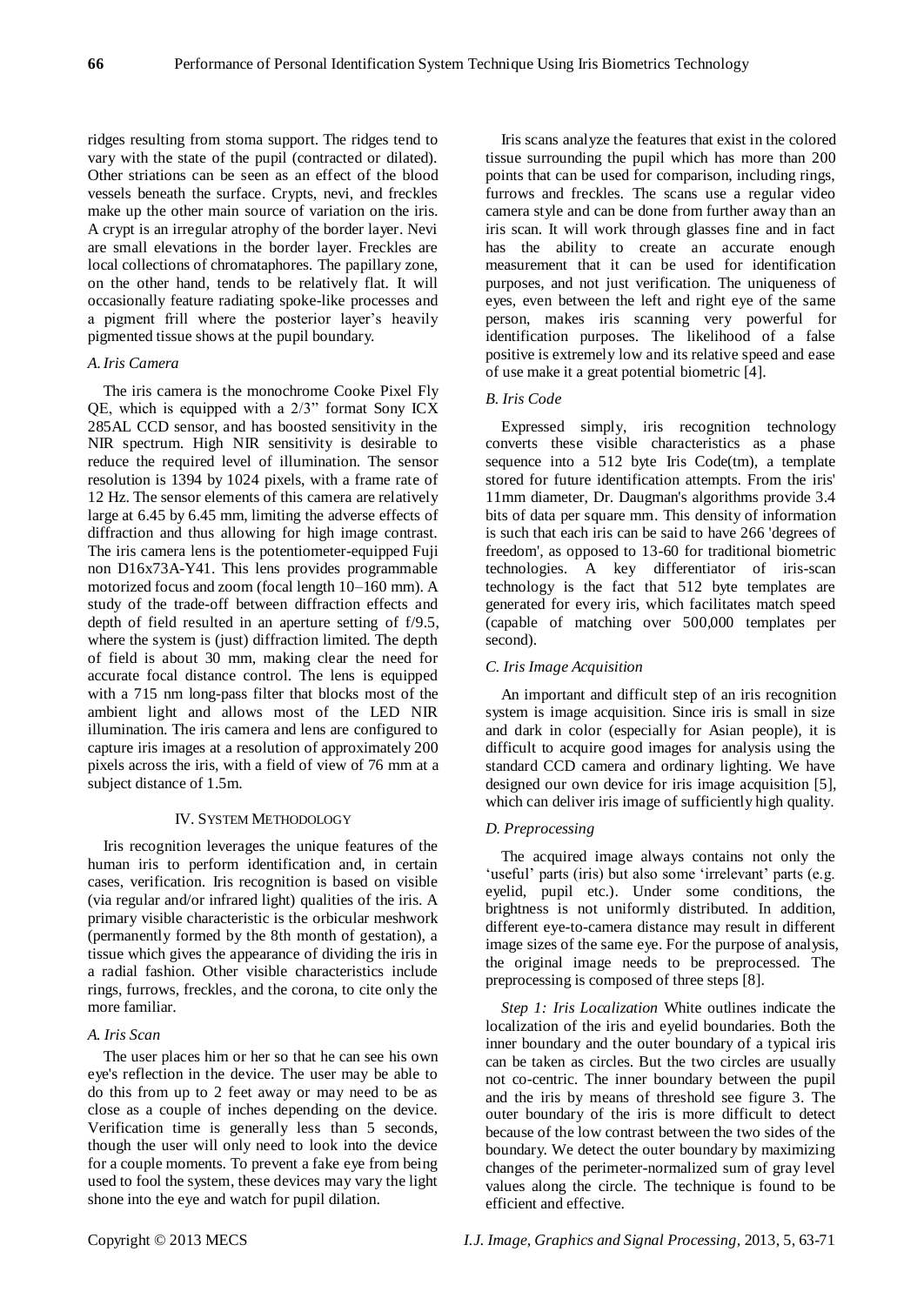

Fig. 3: Human Iris Localization.

*Step 2: Iris Normalization* The size of the pupil may change due to the variation of the illumination and the *hippos,* and the associated elastic deformations in the iris texture may interfere with the results of pattern matching. For the purpose of accurate texture analysis, it is necessary to compensate this deformation. Since both the inner and outer boundaries of the iris have been detected, it is easy to map the iris ring to a rectangular block of texture of a fixed size [6].

*Step 3: Image Enhancement* The original iris image has low contrast and may have non-uniform illumination caused by the position of the light source. These may impair the result of the texture analysis. We enhance the iris image and reduce the effect of nonuniform illumination by means of local histogram equalization.

## V. IMPLEMENTATION OF IRIS BIOMETRIC SYSTEM

In order to implement this iris system efficiently, J2EE program is used. This program could speed up the development of this system because it has facilities to draw forms and to add library easily. The researchers presented a system based on phase code using Gabor filters for iris recognition and reported that it has excellent performance on a diverse database of many images. A system for personal verification based on automatic iris recognition. It relies on image registration and image matching, which is computationally very demanding. An algorithm for iris feature extraction using zero crossing representation of 1-D wavelet transforms. All these algorithms are based on grey images, and color information was not used. Grey iris image can provide enough information to identify different individuals. The iris identification is basically divided in four steps.

#### *A. Capturing the Image*

A good and clear image eliminates the process of noise removal and also helps in avoiding errors in calculation. In practical applications of a workable system an image of the eye to be analyzed must be acquired first in digital form suitable for analysis.

## *B. Defining the Location of the Iris*

The next stage of iris recognition is to isolate the actual region in a digital eye image. The part of the eye carrying information is only the iris part. Two circles can approximate the iris image, one for the iris sclera boundary and another interior to the first for the iris

pupil boundary. The segmentation consists of binary segmentation, pupil center localization, circular edge detection and remapping.

1) *Binary Segmentation:* For finding the pupil and limbos circular edges in the location of the pupil center is required. The segmentation is such that only pupil part is extracted.

*2) Pupil Center Location:* The binary-segmented image the row gradient is taken in one direction. The pixel location corresponding to maximum gradient is found out. Then row gradient is taken in the reverse direction. And the pixel location corresponding to maximum gradient is found out. Then maximum of all these distances is the distance corresponding to diameter of the pupil circle. The row corresponding to diameter gives us  $x_0$  co-ordinate for pupil center. In the same way above procedure is repeated for column gradients and  $y_0$  co-ordinate for pupil center.

*3) Circular Edge Detection:* Iris analysis begins with reliable means for establishing whether an iris is visible in the video image, and then precisely locating its inner and outer boundaries (pupil and limbos). Because of the felicitous circular geometry of the iris, these tasks can be accomplished for a raw input image.

The complete operator behaves in effect as circular edge detector, that searches iteratively for maximum contour integral derivative with increasing radius at successively finer scales of analysis through three parameter space of center and radius  $(x_0, y_0, r)$  defining the path of the contour integration. The fitting contour to images via this type of optimization formulation is a standard machine vision technique, often referred to as active contour modeling [7].

The researchers presented a system based on phase code using Gabor filters for iris recognition and reported that it has excellent performance on a diverse database of many images. A system for personal verification based on automatic iris recognition. It relies on image registration and image matching, which is computationally very demanding. An algorithm for iris feature extraction using zero crossing representation of 1-D wavelet transforms. All these algorithms are based on grey images, and color information was not used. The iris identification is basically divided in four steps.

#### *C. Remapping of the Iris*

To make a detailed comparison between two images, it is advantageous to establish a precise correspondence between characteristic structures across the pair. The system compensates or image shift, scaling, and rotation. Given the systems' ability to aid operators in accurate self-positioning, these have proven to be the key degrees of freedom that required compensation. Iris localization is charged with isolating an iris in a larger acquired image and thereby essentially accomplishes alignment for image shift. The system uses radial scaling to compensate for overall size as well as a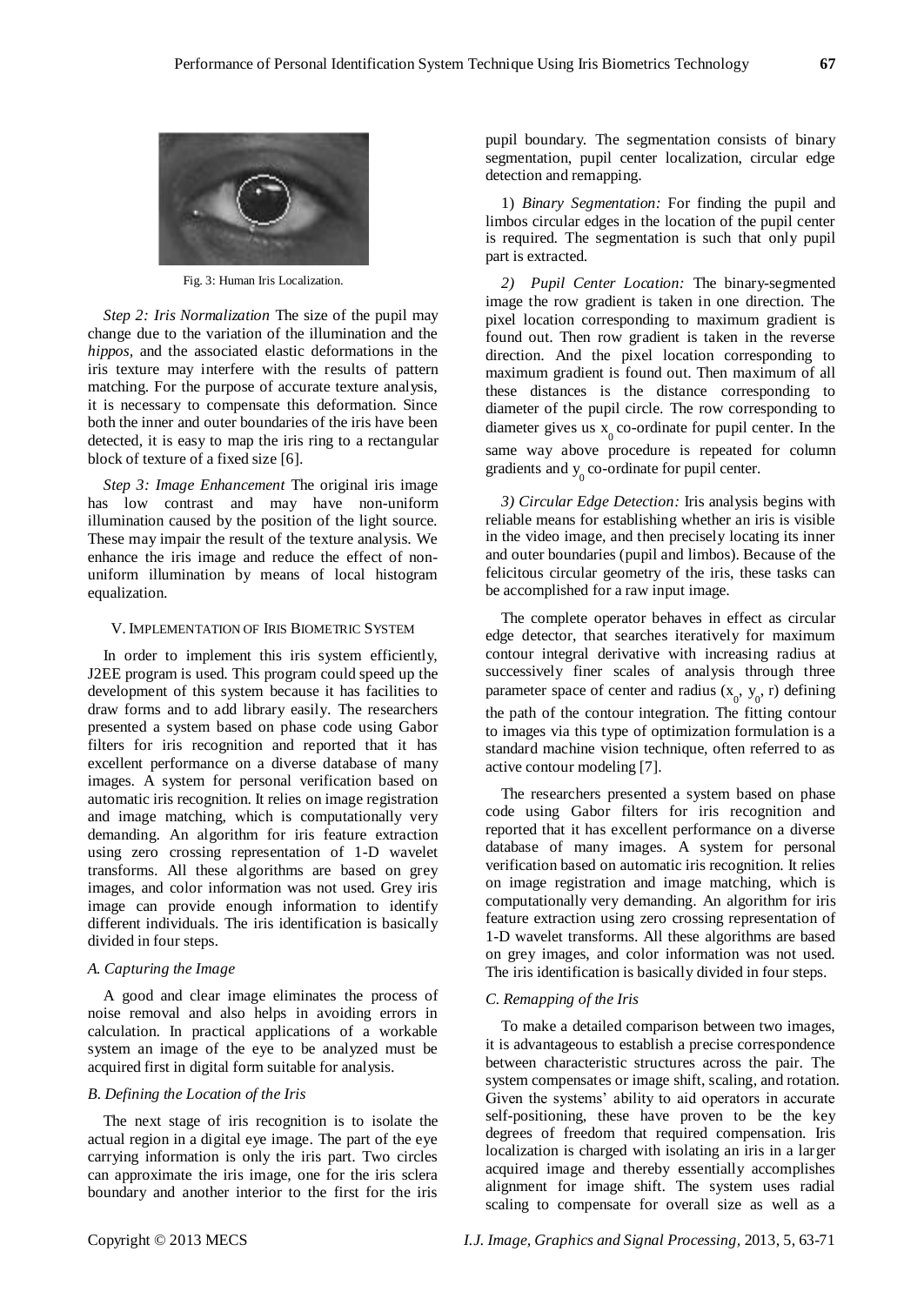simple model of pupil variation based on linear stretching. This scaling serves to map Cartesian image coordinates to dimensionless polar image coordinates [9].

### *D. Feature Extraction*

We implement two well-established texture analysis methods to extract features from the normalized block of texture image, namely the multi-channel Gabor filter and the wavelet transform. The process of feature extraction starts by locating the outer and inner boundaries of the iris. The second step finds the contour of the inner boundary i.e., the iris-pupil boundary [7].

## *E. Matching*

Comparison of bit patterns generated is done to check if the two irises belong to the same person. Calculation of Hamming Distance (HD) is done for this comparison. The Hamming distance is a fractional measure of the number of bits disagreeing between two binary patterns. Two similar irises will fail this test since distance between them will be small. The test of matching is implemented by the simple Boolean Exclusive-OR operator (XOR) applied to the 2048 bit phase vectors that encode any two iris patterns. Letting A and B be two iris representations to be compared, this quantity can be calculated as with subscript 'j' indexing bit position and Θ denoting the exclusive-OR operator.

#### VI. EXPERIMENTAL RESULTS

Iris Challenge Evaluation (ICE) Baseline Implementation of iris segmentation step localizes the iris region in the image. Figure 4 is an example of an iris image and the segmentation results from our implementation called ND IRIS. The encoding stage uses filters to encode iris image texture patterns into a bit vector code. The corresponding matching stage calculates the distance between iris codes, and decides whether it is a match (in the verification context), or recognizes the submitted probe iris from the subjects in the gallery set (in the identification context).



Fig. 4. The image of (a) gallery image and (b) segmentation result.

The pupil and iris boundaries shown here were found by the software automatically. For all the images in the probe set, the rank-one recognition rate for the left eye images is 89.64%. As noted earlier, only approximately 1/3 of the probe images have the Iris LG 2200 system reported localization results. We calculated the HD between each probe image and each gallery image.



Fig. 5. The distribution of the hamming distance for the basic experiments.

Figure 5 shows the distribution of the HDs. When using HD criterion 0.32 for a verification result, the false reject rate (FRR) is 44.73%, and the FAR is 0.00%. When using HD criterion 0.4, the FRR is 12.80%, and the FAR is 0.03%. The images with quality metrics automatically computed by the LG 2200 system are images with relatively higher quality. For all the 4,249 probe images with quality metrics, the recognition accuracy for the left eye images is 90.92% (using ICE baseline's segmentation, denoted as ICE\_IRIS) and 96.61% (using LG 2200 reported localization results, denoted as Iris). This shows that for the images with LG 2200 quality metrics, the rank-one recognition rate is around 5.7% higher than considering all the images when using ICE localization results. Thus we concluded that the Iris system has more accurate iris localization than in the ICE baseline approach.

Figure 6 shows the ROC curves for the iris verification experiments using the above three settings. The impact of quality metrics on the probe sets. We considered the impact of the three LG 2200 image quality metrics -"Percent Iris", "Focus Value", and "Motion Blur" on the rank-one recognition rate, one by one. Especially, the Hamming distance is superior to other distance measures in respect to the speed of calculating the matching score in the applications of the large database. In practice, an iris recognition system has been used under an extensive database because of the unique nature and extreme richness of the human iris. The compact size of the iris code can search the matched iris features at very fast speed.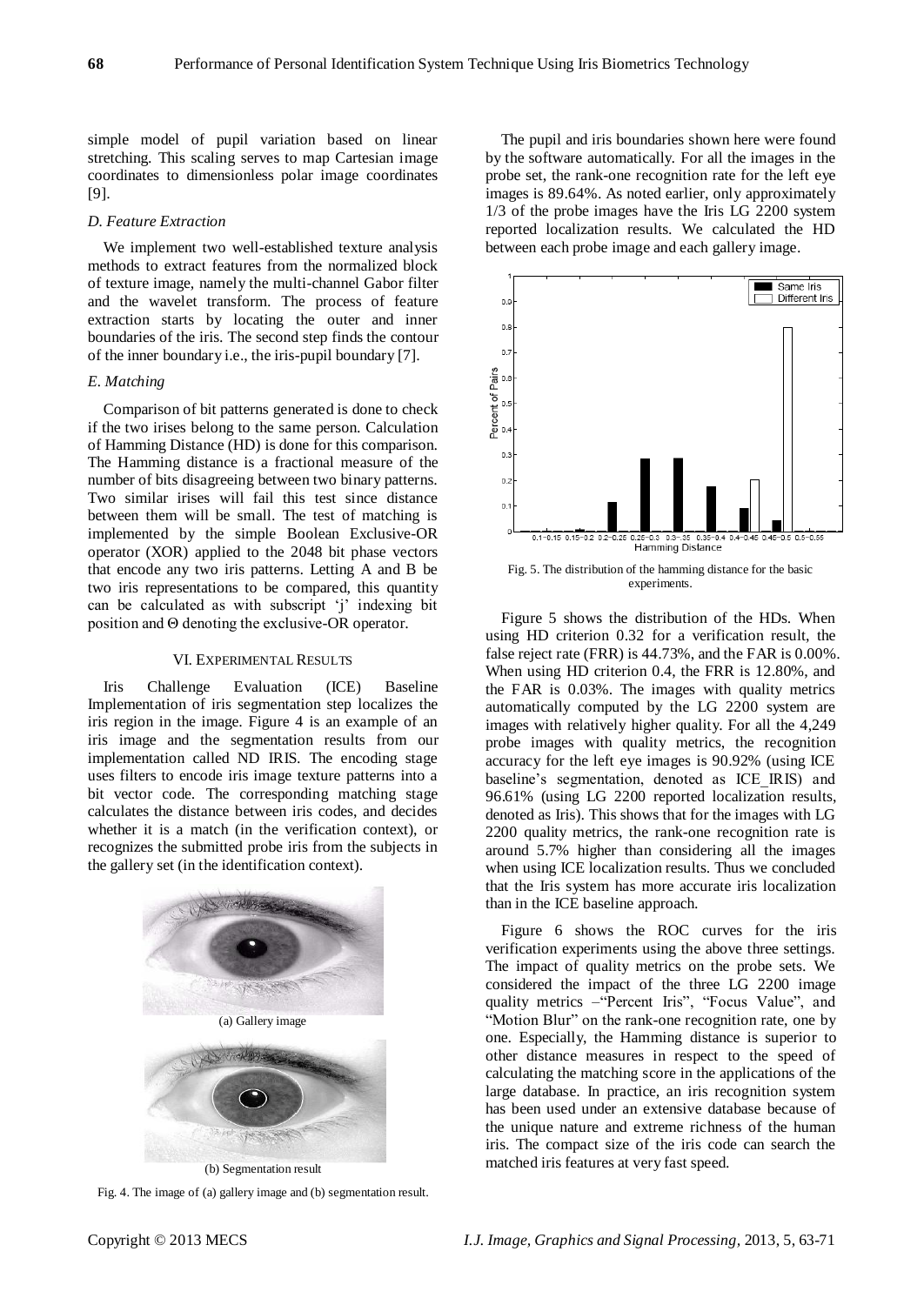

Fig. 6. The ROC for iris verification experiments.

Table I, table II and table III show the breakdown of the subset of images selected by the Iris system for computing performance metrics. They are broken down by the number with different levels of percent iris (Table I), focus value (Table II), or motion blur (Table III) as reported in the quality metrics. For each level of percent iris, focus value, or motion blur, the rank-one recognition rate for the ICE and iris segmentation is reported. The gallery sets are the same as in the basic experiment. We only observe the impact of the three metrics on the probe sets. It is clear that a higher "Percent Iris" leads to a higher rank-one recognition rate. It seems that a higher "Focus Value" first helps to improve the rank-one recognition rate, and then decreases the rate a little. As to the quality metric "Motion Blur", there is not any obvious trend. It is necessary to preprocess a captured eye image for extracting iris features. Preprocessing consists of interior boundary (between pupil and iris) detection and exterior boundary (between iris and sclera) detection using edge detection algorithm.

TABLE I. THE IMPACT OF THE PERCENT IRIS MEASUREMENT ON RANK-ONE IRIS RECOGNITION RATE

| <b>PERCENT IRIS</b> | $<$ 50 | 50-59 | 60-69 | 70-79 | 80-89 | 90-99 | 100    |
|---------------------|--------|-------|-------|-------|-------|-------|--------|
| # of Examples       | 12     | 61    | 189   | 680   | 1355  | 1858  | 94     |
| ICE                 | 33.3%  | 62.3% | 74.6% | 83.8% | 90.6% | 96.6% | 93.6%  |
| Iris                | 50.0%  | 70.5% | 86.2% | 94.1% | 97.3% | 99.0% | 100.0% |

| # of Examples | 12    | 61    | 189   | 680   | 1355  | 1858  | 94     |
|---------------|-------|-------|-------|-------|-------|-------|--------|
| <b>ICE</b>    | 33.3% | 62.3% | 74.6% | 83.8% | 90.6% | 96.6% | 93.6%  |
| <b>Iris</b>   | 50.0% | 70.5% | 86.2% | 94.1% | 97.3% | 99.0% | 100.0% |
|               |       |       |       |       |       |       |        |

TABLE II. THE IMPACT OF THE FOCUS VALUE MEASUREMENT ON RANK-ONE IRIS RECOGNITION RATE

| <b>Focus Value</b> | $<$ 40 | 40-49    | 50-59 | 60-69 | 70-79 | 80-89 | 90-99 | 100   |
|--------------------|--------|----------|-------|-------|-------|-------|-------|-------|
| # of Examples      |        | $\Omega$ | 539   | 484   | 530   | 680   | 1862  | 146   |
| <b>ICE</b>         | 62.5%  | N/A      | 92.0% | 91.9% | 90.2% | 91.5% | 90.8% | 86.3% |
| <b>Iris</b>        | 87.5%  | N/A      | 97.2% | 97.5% | 97.5% | 96.6% | 96.2% | 93.8% |

TABLE III. THE IMPACT OF THE MOTION BLURS MEASUREMENT ON RANK-ONE IRIS RECOGNITION RATE

| <b>Motion Blur</b> | $0 - 4$ | 5-9   | 10-14 | $15-19$ | $20 - 24$ | 25 and above |
|--------------------|---------|-------|-------|---------|-----------|--------------|
| # of Examples      | 3145    | 629   | 291   | 156     | 26        |              |
| ICE                | 90.8%   | 91.9% | 90.0% | 94.9%   | 73.1%     | 50.0%        |
| Iris               | 96.6%   | 96.8% | 96.2% | 98.1%   | 92.3%     | 100.0%       |

The impact of "percent iris" on rank-one iris recognition rate it confirms that a higher "percent iris" helps to improve the rank-one recognition rate. When using ICE baseline segmentation, for the experiments of using iris images with percent iris greater than 90, there are 63 errors in rank-one recognition. In the 63 cases, there are 52 cases caused by serious iris segmentation errors either from the related gallery image or from the related probe image, or both. It confirms again that inaccurate segmentation is a key problem in iris recognition. It shows that even the commercial system is not 100% accurate in iris segmentation. Figure 5.3 shows the wrong segmentation examples using ICE segmentation and the Iris system's reported segmentation.

Then we further examined the impact of focus value on these iris images with percent iris greater than 90. The images are divided into two groups according to whether the focus value is greater than 80 or not. For each of the group, there are some subjects for whom we could not find suitable gallery images. So the number of the gallery images in each of the two groups is less the number of gallery images when not differing focus values. We observed that using images with higher focus value gives a better result than using images with lower focus values. But for both groups, the results are not higher than the result of not splitting the iris images into different groups according to the focus values.

Eye images are used here are from database. The eye image database contains 756 grayscale eye images with 108 unique eyes or classes and 7 different images of each unique eye. Images from each class are taken from two sessions with one month interval between sessions. The images were captured especially for iris recognition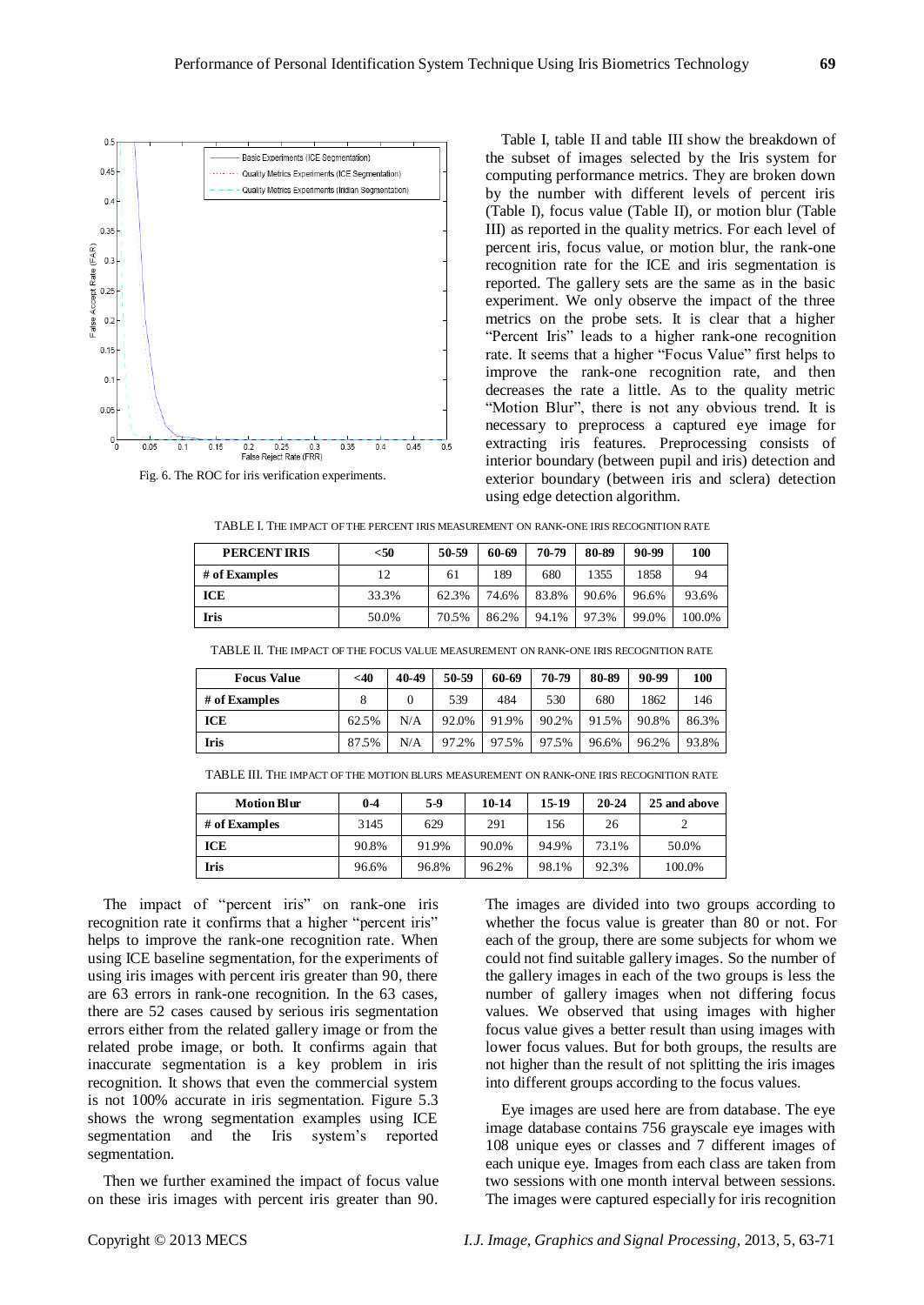research using specialized digital. The eye images are mainly from persons of Asian descent, whose eyes are characterized by irises that are densely pigmented, and with dark eyelashes. Due to specialized imaging conditions using near infra-red light, features in the iris region are highly visible and there is good contrast between pupil, iris and sclera regions.

Experimentation was carried out on total of 45 images with 15 different classes where each class contains 3 images (Left, Right and Centre). Based on Hamming distance for inter-class and intra-class, performance measures like FMR and FNMR are calculated for both methods *i.e.* using Log - Gabor Filter (single and four orientations). Another important aspect is about area of iris used for processing. Already only half circle of iris is used for both methods. Based on our results, we recommend that a measure of pupil dilation should be created as meta-data to be associated with each generated iris code. This would allow systems to characterize the reliability of an iris code match as a function of the pupil dilations in the underlying images. Our results concerns feature processing the iris image to create an iris code. When the degree of pupil dilation is large, so that the width of the pupil is small in pixels, it may be worthwhile to include a super-resolution step in the pre-processing. Iris recognition, as a biometric technology, has great advantages, such as variability, stability and security, thus it will have a variety of applications.

# VII. CONCLUSION

The work represents an attempt to acknowledge and account for the presence on iris biometrics, towards their improved identification. We proposed the new feature processing method for iris recognition, which is known as the most reliable biometric system. Major challenges and their corresponding solutions are discussed. Further, we have focused only on the core technology of iris capturing the image, location of the iris, feature extraction, and matching. Iris recognition has proven to be a very useful and versatile security measure. It is a quick and accurate way of identifying an individual with no room for human error. Our approach is comparable to all existing approaches with respect to the number of bits to represent feature vectors and processing time. So far the accuracy rate is concerned our approach is also leads the existing approaches except the approach proposed. In the meantime, we, as a society, have time to decide how we want to use this new technology. By implementing reasonable safeguards, we can harness the power of the technology to maximize its public safety benefits while minimizing the intrusion on individual privacy.

### **REFERENCES**

[1] J. Daugman, "High confidence personal identification by rapid video analysis of iris texture", in Proceedings of the 1992 IEEE International Carnahan Conference on Security Technology, 1992.

- [2] J. Daugman, "The Importance of Being Random: Statistical Principles of Iris Recognition", in Pattern Recognition, Vol. 36, No. 2, pp. 279–291, 2003.
- [3] T. Matsumoto, M. Hirabayashi, and K. Sato: "A Vulnerability Evaluation of Iris Matching (Part 3)", in Proceedings of the 2004 Symposium on Cryptography and Information Security (SCIS), Institute of Electronics, Information and Communication Engineers, pp. 701–706, 2004.
- [4] R.Wildes, "Iris Recognition: An Emerging Biometric Technology," Proc. IEEE, Vol. 85, No. 9, pp. 1348–1363, Sep. 1997.
- [5] Liu S. And Silverman M. "A Practical Guide to Iris Biometric Security Technology", pp. 71–76, January 2000.
- [6] UK Biometrics Working Group, "Use of Iris Biometrics for Identification and Authentication: Advice on Product Selection", pp. 55–68, November 2010.
- [7] A.K. Jain, Rued Bolle and Sharath Pankanti ―Biometrics: Personal Identification in Networked Society'' Publisher: Springer;  $1<sup>st</sup>$  edition, 1999.  $2<sup>nd</sup>$ printing edition 2005. pp. 22–26,
- [8] Shin young Lim, Kwanyong Lee, Okhwan Byeon, and Taiyun Kim., "Efficient Iris Recognition through Improvement of Feature Vector and Classifier", ETRI Journal, 23(2):61-70, June 2001.
- [9] L. Ma, Y. Wang, and T. Tan., "Iris Recognition Based on Multichannel Gabor Filtering" In Proc. of the 5th Asian Conference on Computer Vision, Volume I, pages 279–283, 2002.

#### AUTHOR PROFILE



**Mr. V.K. NARENDIRA KUMAR M.C.A., M.Phil.,**  Assistant Professor, Department of Information Technology, Gobi Arts & Science College (Autonomous), Gobichettipalayam – 638 453, Erode District, Tamil Nadu, India. He received his M.Phil Degree in Computer

Science from Bharathiar University in 2007. He has author more than 30 international journal article publications. He has authored or co-authored more than 60 technical papers and conference presentations. He is an editorial board member for several scientific international journals. His research interests are focused on Internet Security, Biometrics, Advanced Networking, Visual Human-Computer Interaction, and Multiple Biometrics Technologies.